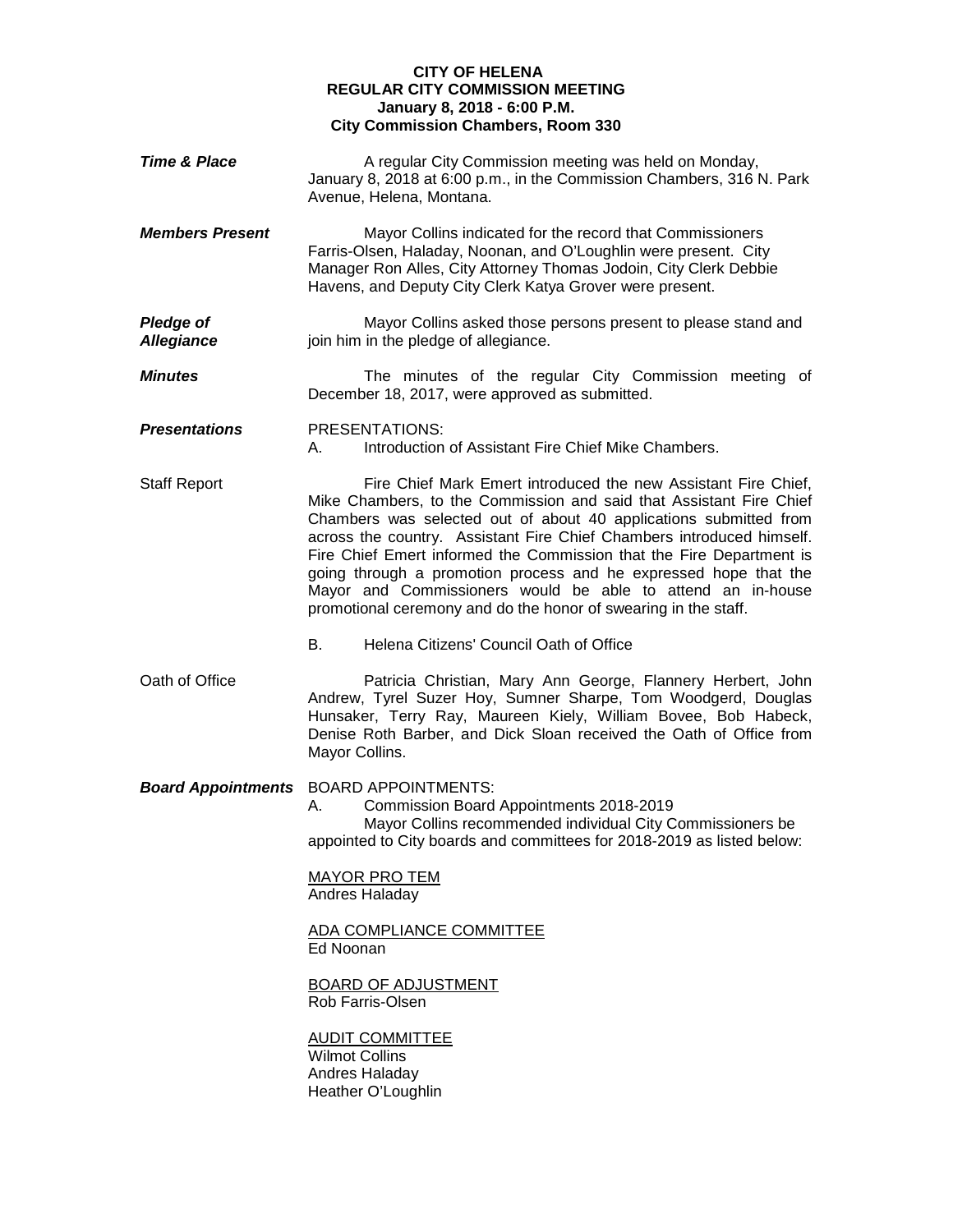BUSINESS IMPROVEMENT DISTRICT/HELENA PARKING **COMMISSION** Ed Noonan

HELENA CHAMBER OF COMMERCE Andres Haladay

CITY-COUNTY ADMINISTRATION BUILDING BOARD OF DIRECTORS Ed Noonan City Manager – standing member

CITY-COUNTY BOARD OF HEALTH Wilmot Collins

CITY-COUNTY PARKS BOARD Heather O'Loughlin

CITY-COUNTY WEED BOARD No appointment at this time

CIVIC CENTER BOARD Robert Farris-Olsen

INFORMATION TECHNOLOGY COMMITTEE Andres Haladay

INFRASTRUCTURE COMMITTEE No appointment at this time

LEWIS & CLARK COUNTY MENTAL HEALTH ADVISORY **COMMITTEE** Wilmot Collins

MONTANA BUSINESS ASSISTANCE CONNECTION Ed Noonan City Manager – standing member

MONTANA LEAGUE OF CITIES AND TOWNS Wilmot Collins

NON-MOTORIZED TRAVEL ADVISORY BOARD Rob Farris-Olsen

PRE-RELEASE COMMITTEE No appointment at this time

PUBLIC ART COMMITTEE Andres Haladay

TRANSPORTATION COORDINATING COMMITTEE Rob Farris-Olsen Heather O'Loughlin

Public comment Mayor Collins asked for public comment, none was received.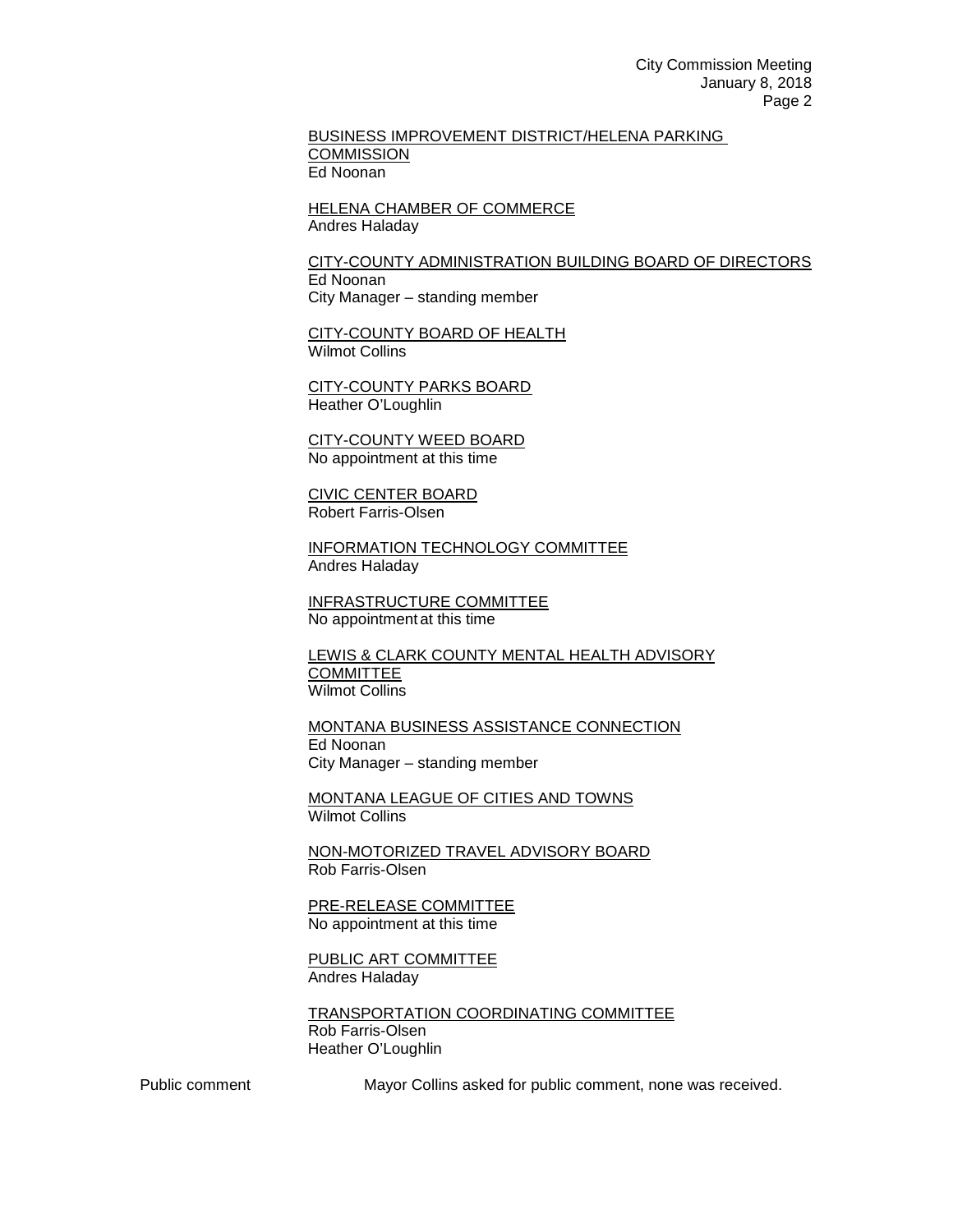| <b>Motion</b>                                      | <b>Commissioner Haladay moved approval of Commission</b><br>member board appointments for 2018-2019 as outlined above.<br>Commissioner Noonan seconded the motion. All voted aye, motion<br>carried.                                                                                                                                                                                                                                                                                                                                                                                                                                                                                                                                                                                                                                                                                                                                                                                                                                                                                                                                                                                                                                                                                                                                                                                                                                                                                                                                                                                                                                                                               |
|----------------------------------------------------|------------------------------------------------------------------------------------------------------------------------------------------------------------------------------------------------------------------------------------------------------------------------------------------------------------------------------------------------------------------------------------------------------------------------------------------------------------------------------------------------------------------------------------------------------------------------------------------------------------------------------------------------------------------------------------------------------------------------------------------------------------------------------------------------------------------------------------------------------------------------------------------------------------------------------------------------------------------------------------------------------------------------------------------------------------------------------------------------------------------------------------------------------------------------------------------------------------------------------------------------------------------------------------------------------------------------------------------------------------------------------------------------------------------------------------------------------------------------------------------------------------------------------------------------------------------------------------------------------------------------------------------------------------------------------------|
|                                                    | B.<br><b>Tourism Business Improvement District</b><br>Mayor Collins recommended the appointment of Chantelle<br>McDuffie to an unexpired term on the TBID. Term will begin upon<br>appointment and expire April 20, 2019.                                                                                                                                                                                                                                                                                                                                                                                                                                                                                                                                                                                                                                                                                                                                                                                                                                                                                                                                                                                                                                                                                                                                                                                                                                                                                                                                                                                                                                                          |
| <b>Public Comment</b>                              | Mayor Collins asked for public comment, none was received.                                                                                                                                                                                                                                                                                                                                                                                                                                                                                                                                                                                                                                                                                                                                                                                                                                                                                                                                                                                                                                                                                                                                                                                                                                                                                                                                                                                                                                                                                                                                                                                                                         |
| <b>Motion</b>                                      | <b>Commissioner Farris-Olsen moved approval of the board</b><br>appointments to Tourism Improvement Board. Commissioner<br>Haladay seconded the motion. All voted aye, motion carried.                                                                                                                                                                                                                                                                                                                                                                                                                                                                                                                                                                                                                                                                                                                                                                                                                                                                                                                                                                                                                                                                                                                                                                                                                                                                                                                                                                                                                                                                                             |
| <b>Consent Agenda</b>                              | <b>CONSENT AGENDA:</b><br>А.<br>Claims<br>B.<br>Change orders for the Granite Avenue Water and Sewer main<br>installations, Project No. 14-11.<br>City Manager Alles recommended approval of the claims.                                                                                                                                                                                                                                                                                                                                                                                                                                                                                                                                                                                                                                                                                                                                                                                                                                                                                                                                                                                                                                                                                                                                                                                                                                                                                                                                                                                                                                                                           |
| <b>Public Comment</b>                              | Mayor Collins asked for public comment, none was received.                                                                                                                                                                                                                                                                                                                                                                                                                                                                                                                                                                                                                                                                                                                                                                                                                                                                                                                                                                                                                                                                                                                                                                                                                                                                                                                                                                                                                                                                                                                                                                                                                         |
| <b>Motion</b>                                      | <b>Commissioner Farris-Olsen moved approval of Items A and</b><br>B on the consent agenda. Commissioner Haladay seconded the<br>motion. All voted aye, motion carried.                                                                                                                                                                                                                                                                                                                                                                                                                                                                                                                                                                                                                                                                                                                                                                                                                                                                                                                                                                                                                                                                                                                                                                                                                                                                                                                                                                                                                                                                                                             |
| <b>Communications</b><br><b>From Commissioners</b> | COMMUNICATIONS/PROPOSALS FROM COMMISSIONERS<br>Commissioner Haladay welcomed Mayor Collins and<br>Commissioner O'Loughlin.                                                                                                                                                                                                                                                                                                                                                                                                                                                                                                                                                                                                                                                                                                                                                                                                                                                                                                                                                                                                                                                                                                                                                                                                                                                                                                                                                                                                                                                                                                                                                         |
| <b>Report of the City</b><br><b>Attorney</b>       | REPORT OF THE CITY ATTORNEY<br>City Attorney Jodoin reported there are no major new litigation<br>cases. The City has picked up two complaints in front of the Human<br>Rights Bureau. One was in relation to reporting of a driver, who perhaps<br>had a medical issue; the officer recommended her driver license be<br>reviewed by the State. She has alleged age discrimination by that<br>officer. The Attorney Office has filed an answer with Human Rights<br>Bureau. In another case, a former employee of the City has filed a<br>gender discrimination complaint based on her wages, and the City<br>Attorney Office is working with that person's attorney to potentially<br>resolve that; the Attorney Office will do mediation before staff responds.<br>Commissioner Haladay asked about the progress with the<br>Locker Room Privacy Act litigation. Attorney Jodoin said that he has<br>been working with Montana League of Cities and Towns Deputy Director<br>Kelly Lynch, who has been doing the majority of work on this. They have<br>spent a lot of time doing research of what they believe is the inability of<br>the referendum ballot initiative process to be more specific to affect local<br>government rules. Attorney Jodoin noted that they came to a conclusion<br>that they need to hire another attorney. Ms. Lynch was going to reach<br>out to a local law firm about a possibility of that firm representing the<br>League and the City. There has been no date set for the State's motion<br>to dismiss; the State's response was due on either last Friday or today.<br>Attorney Jodoin concluded by saying that they are trying to hire a |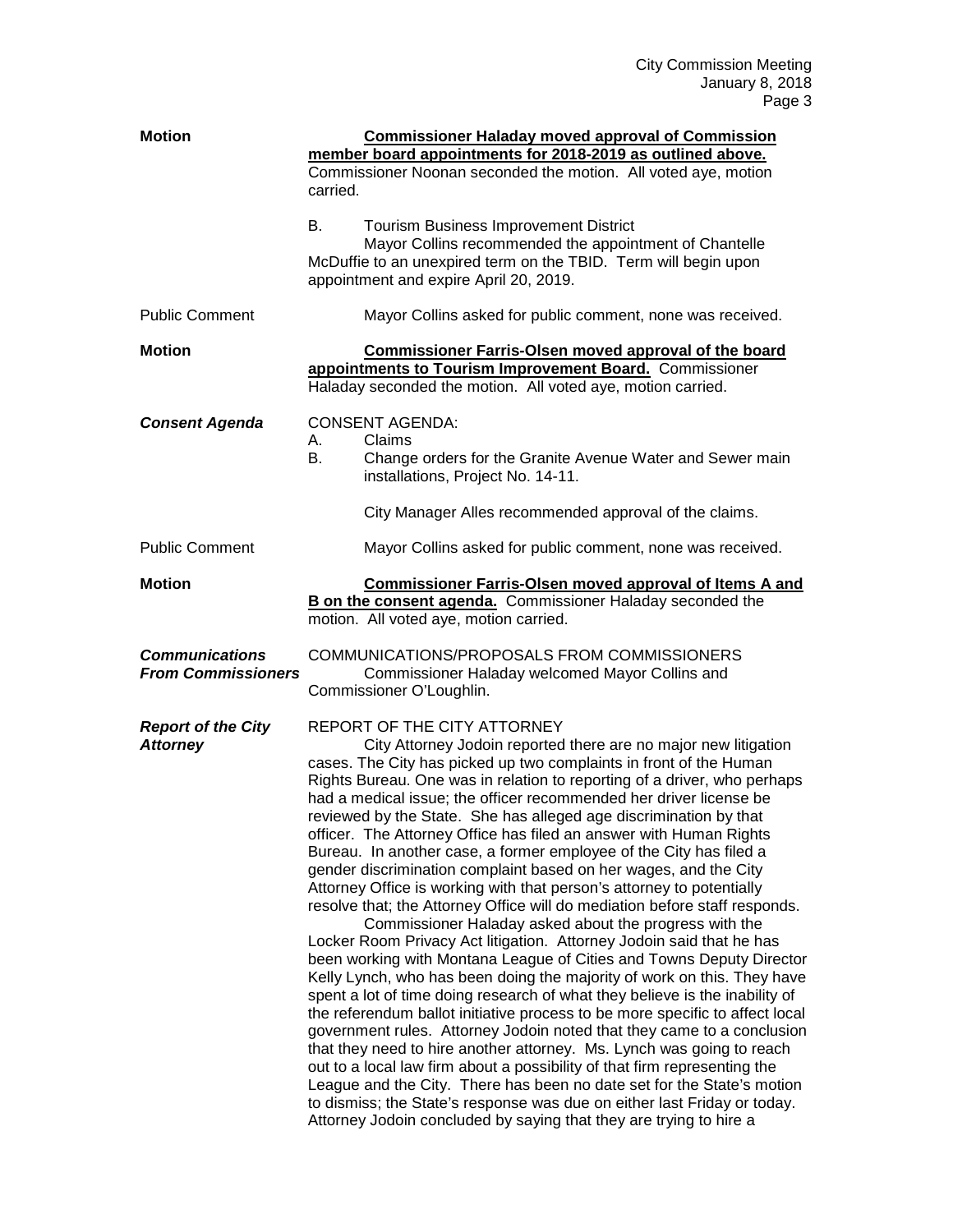representative as soon as possible and to determine what to do with the State's motion to dismiss.

| <b>Report of the City</b><br><b>Manager</b>                       | REPORT OF THE CITY MANAGER<br>Manager Alles reported on two items. Manager Alles provided<br>an update on the snow removal plan that he emailed to Mayor Collins<br>and Commissioners today: the crew started removing snow from<br>downtown yesterday and the City hired a private contractor on Saturday.<br>Manager Alles also reported that Helena received an award from the<br>Helena Tourism Alliance.<br>Jennifer Davis with the Helena Tourism Alliance reported each<br>year there is about 145 million dollars spent by non-Montana residents in<br>Lewis and Clark County: 26 million on restaurants and bars, 16 million on<br>hotels, 16 million in retail sale, etc. To acknowledge that it takes a full<br>community and partnership of organizations to make Helena attractive<br>for visitors, last year the Alliance created the Visit Helena Tourism<br>Award. As part of the process, the Alliance staff asked their tourism<br>partners for their nominations of who should be acknowledged. A strong<br>theme that emerged from these recommendations was Helena's open<br>space and Helena's trails. Ms. Davis presented the Visit Helena Tourism<br>Award to Parks and Recreation Director Amy Teegarden.                                                                                                                                                                                                                                                                                                                                                                                                                                                                                                                                                                                                                                                                   |
|-------------------------------------------------------------------|------------------------------------------------------------------------------------------------------------------------------------------------------------------------------------------------------------------------------------------------------------------------------------------------------------------------------------------------------------------------------------------------------------------------------------------------------------------------------------------------------------------------------------------------------------------------------------------------------------------------------------------------------------------------------------------------------------------------------------------------------------------------------------------------------------------------------------------------------------------------------------------------------------------------------------------------------------------------------------------------------------------------------------------------------------------------------------------------------------------------------------------------------------------------------------------------------------------------------------------------------------------------------------------------------------------------------------------------------------------------------------------------------------------------------------------------------------------------------------------------------------------------------------------------------------------------------------------------------------------------------------------------------------------------------------------------------------------------------------------------------------------------------------------------------------------------------------------------------------------------------------------------------|
| <b>Report from the</b><br><b>Helena Citizens</b><br><b>Report</b> | REPORT FROM THE HELENA CITIZENS COUNCIL<br>No communication was reported.                                                                                                                                                                                                                                                                                                                                                                                                                                                                                                                                                                                                                                                                                                                                                                                                                                                                                                                                                                                                                                                                                                                                                                                                                                                                                                                                                                                                                                                                                                                                                                                                                                                                                                                                                                                                                            |
| <b>Regular Items</b>                                              | <b>REGULAR ITEMS:</b><br>CONSIDER A SIDEWALK VARIANCE FOR THE PROPERTY<br>А.<br>LOCATED 2801 N ROBERTS, CROOKED FURROW<br>BREWING.                                                                                                                                                                                                                                                                                                                                                                                                                                                                                                                                                                                                                                                                                                                                                                                                                                                                                                                                                                                                                                                                                                                                                                                                                                                                                                                                                                                                                                                                                                                                                                                                                                                                                                                                                                   |
| <b>Staff Report</b>                                               | City Engineer Ryan Leland reported building remodel and site<br>plans for 2801 N Roberts have been submitted to the Building Division<br>for review. The original submittal proposed angled parking along Maple<br>Street which would require that the proposed sidewalk be built outside of<br>the Maple Street right of way and on private property. The applicant has<br>resubmitted a revised plan that does not require a variance since the<br>sidewalk would be located within the right of way and there would be no<br>angled parking along Maple Street. That plan has been reviewed and<br>approved. The applicant would still like to pursue the variance in order to<br>know what options may be available to them. In addition to the sidewalk<br>location variance, the Building remodel and site plans for 2801 N Roberts<br>have been submitted to the Building Division for review. The original<br>submittal proposed angled parking along Maple Street which would in<br>turn require that any future sidewalk be built outside of the Maple Street<br>right of way and on adjacent private property. The applicant has<br>resubmitted a revised plan that removed the angled parking from Maple<br>Street and the sidewalk is shown within the right of way. That plan has<br>been reviewed and approved. The applicant would like to pursue a<br>sidewalk variance to defer the installation of all sidewalks and ADA<br>ramps until such time as the adjacent streets are developed to City<br>Standards.<br>Engineer Leland recommended to approve, table, or deny a<br>sidewalk variance for the property located 2801 N Roberts. This variance<br>is to allow for the installation of approximately 115' linear ft. of city<br>standard sidewalk on private property to accommodate proposed future<br>angle parking along Maple Street. In addition this variance request |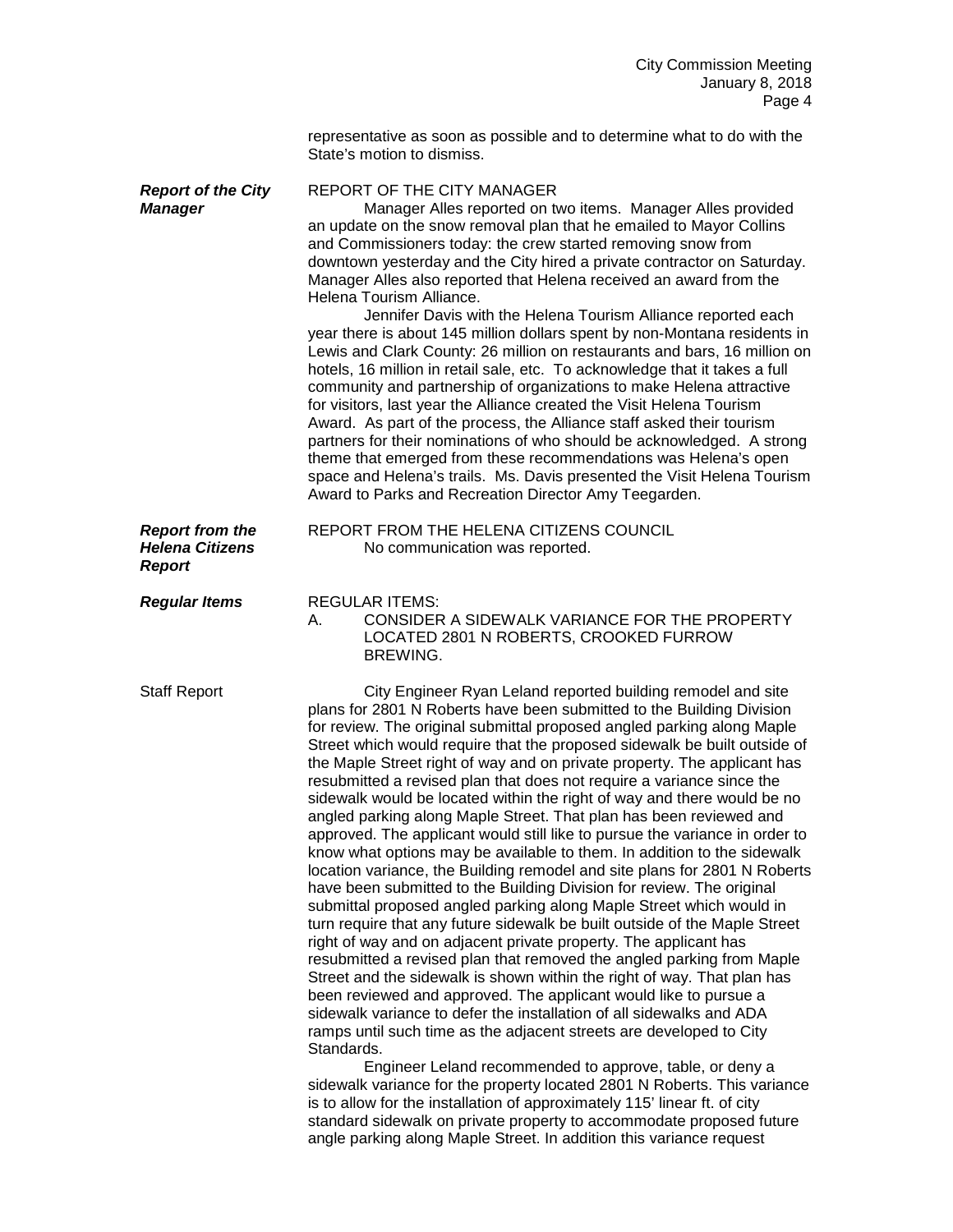includes the deferment of the installation of any ADA ramps at northeast corner of North Roberts and Maple Street until such time as these streets are brought up to City Standards.

## B. CONSIDER A RESOLUTION PERMITTING ANGLE PARKING FOR A PORTION OF THE NORTH SIDE OF MAPLE STREET ADJACENT TO 2801 NORTH ROBERTS STREET.

Staff Report Engineer Leland reported the owners of Lots 7 and 8 in the Hershfield Addition, 2801 North Roberts, are redeveloping the property with a brewery. Currently, Pioneer Technical operates on the property. North Roberts and Maple Street adjacent to the property are not paved. Further, curb, gutter, and sidewalks do not exist. Parking is ostensibly parallel but without curb and gutter it is difficult to enforce such a requirement.

8-11-3(C), HCC permits the City Commission to establish angle curbside parking by resolution.

Angle parking will permit more on-street parking spaces than would be accommodated by parallel parking.

Engineer Leland recommended approval of a resolution changing the parking on the north side of Maple Street adjacent to 2801 North Roberts Street from curbside (parallel) parking to angle parking.

Discussion Commissioner Haladay asked to confirm that even if the Commission grants the variance at this time, no curb and gutter is getting installed along the Maple St. or Roberts St. Engineer Leland concurred and said that with the current proposal it would only be sidewalks, even though the Commission could require curb and gutter. Commissioner Haladay asked to confirm that even if Commission denies the variance, the curb and gutter would not be installed at this time. Engineer Leland concurred. Commissioner Haladay asked what would happen with any required boulevard if the sidewalks were ordered at this time. Engineer Leland replied that it would only be sidewalk. Commissioner Haladay asked to elaborate on the following point regarding curb and gutter: one of the requests noted in the packet with meeting materials was that it would be difficult to put the ADA curb ramp sided with any future street elevation. Engineer Leland said that the staff would have to take a longer look at the design of Maple St. to determine how, with getting the crown and elevation, they could come close to putting an ADA ramp, but it would not have curb and gutter. Commissioner Haladay asked to elaborate on why angled parking would not work if the requested variance is not granted. Engineer Leland said that there are two reasons: there is not a lot of room and it is a dirt street. Without paving that street and putting in a sidewalk where it is on right of way, it would be impossible to add angled parking. Commissioner Haladay asked why it would be easier to develop angled parking. Engineer Leland replied that the applicants would have to pave that area and it would be out of the traveled way. If parking is put on the right of way, cars would be sticking out and it would be tough to delineate because the traveled way would move across: it would take the center line and migrate it to where the sewer line is instead of being straight. But if the Commission denies the variance and the applicants would still request the angle parking, Engineer Leland would talk to the property owners and see if that was something they would want to pursue and what it would entail on the City's end to make it work. In this case, Engineer Leland suggested having pavement full width. Commissioner Haladay asked whether City had plans to develop Maple or Roberts in that area. Engineer Leland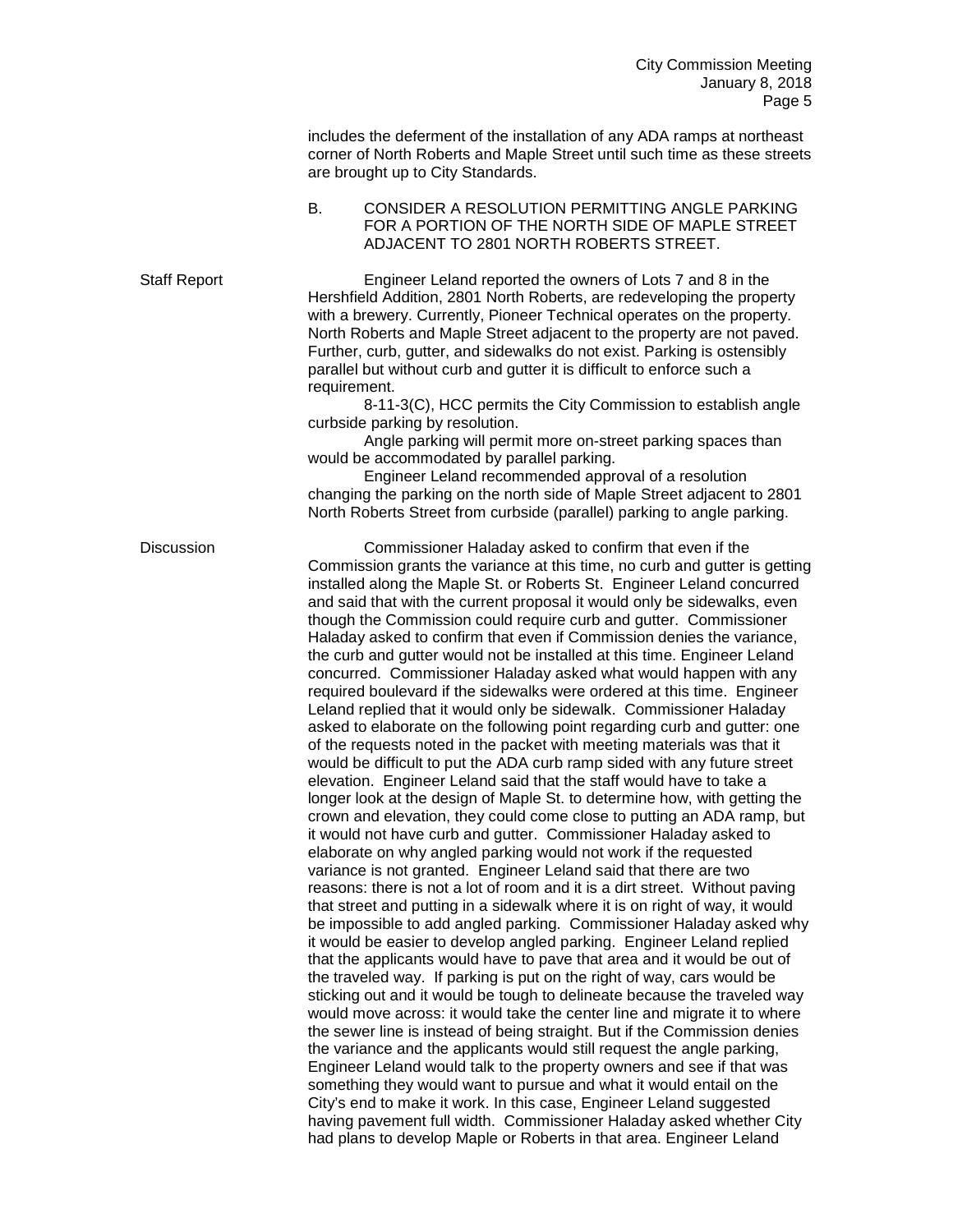concurred but noted that several property owners approached him for possibly applying for SID. Engineer Leland also corrected his original recommendation to the Commission. It should read (with the addition marked in italics): Engineer Leland recommended to approve, table, or deny a sidewalk variance for the property located 2801 N Roberts *until such time as the streets are brought up to city standards*.

Commissioner Haladay asked Attorney Jodoin whether it would be permissible to condition a variance request on a waiver of an SID for the development of Maple Street. Attorney Jodoin said that without knowing more in this situation regarding conditionally granting the sidewalk variance upon a condition of waiving an SID for street improvements, he would tentatively say that it would be permissible.

Commissioner Noonan asked whether under the proposed plan there would be no ADA ramp and if not, whether it would be legitimate. Engineer Leland replied that if the sidewalk variance is granted, no sidewalks or ADA ramp would go in; and it would be legitimate because if there is no sidewalk, there is no requirement for an ADA ramp. However, the directions from the City Code and City standards are such that ADA installations are required, so there are two ADA ramps on the parking lot enabling access into the building.

Commissioner Farris-Olsen asked to confirm that the applicants are asking for two things: to build on private property and to defer installation. Engineer Leland concurred but said that there is a change because the applicants have requested to put no sidewalks in; originally, the applicants wanted to put sidewalks in but they since have asked to have no sidewalks at this time until something comes forward with the construction of the streets. Commissioner Farris-Olsen asked where the applicants would build sidewalks if the Commission denies the variance. Engineer Leland replied that they would build it within one foot of the property line on the ROW.

Public Comment on Mayor Collins asked for public comment.

Item A Susan Bjerke, applicant, said that her and her husband would voluntarily participate in an SID but they don't want to pave part of the street that is yet to be developed and explained that they want to defer installation of the sidewalk. Ms. Bjerke asked to include Lot 6 in the resolution.

> Commissioner O'Loughlin asked Ms. Bjerke why they are interested in angle parking. Mr. Bjerke explained that angle parking would allow parking for more vehicles on Maple St. and pointed out that there are two ADA parking spaces.

Dean Bjerke, applicant, explained that it is unrealistic to put ADA access in the corner area as it is a dirt street.

David McKeever, co-owner of Crooked Furrow Brewing, asked to consider the variance and delay installation of ADA ramp until the other two streets are developed.

Tom Woodgert, Helena resident, spoke of the need for the sidewalks in town and asked Commission to require sidewalks to be installed. Mr. Woodgert said that there might be middle ground found regarding installation of sidewalks.

Discussion **Attorney Jodoin clarified that sidewalks**, ramp, and gutter are required to be installed by the property owners before they occupy a new building, and the Commission is considering a variance from that requirement; that is not to take away the Commission's ability in the future to order in sidewalk, curb, and gutter.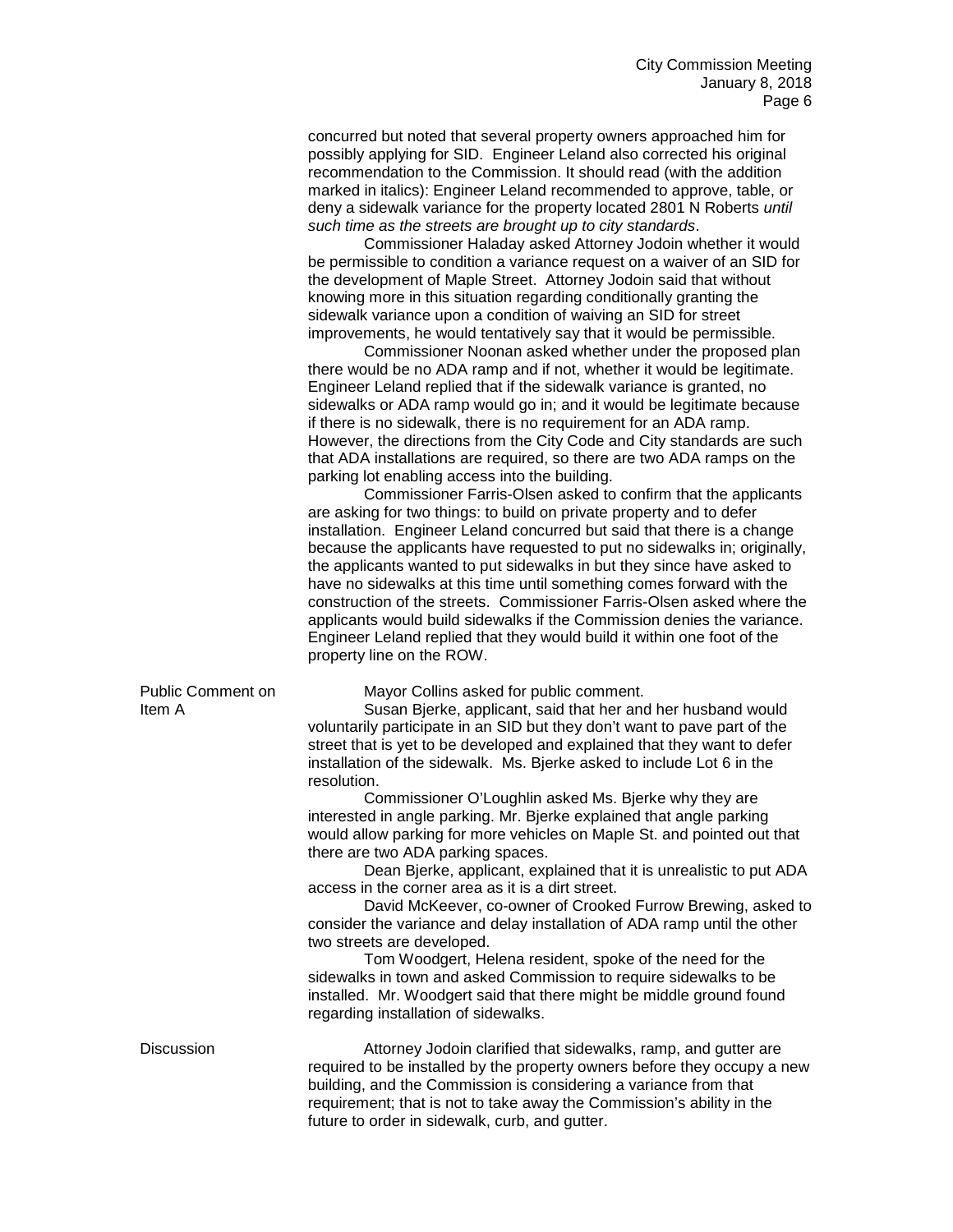|                                    | Commissioner O'Loughlin asked to elaborate on the reason as to<br>why the applicants were no longer looking at installing sidewalk.<br>Engineer Leland explained that it is private property and the applicants<br>asked to delay installation of sidewalk on their property on Roberts or<br>Maple until the streets come up to the City standards.<br>Ms. Bjerke added further clarification to Commissioner<br>O'Loughlin's question.                                |
|------------------------------------|-------------------------------------------------------------------------------------------------------------------------------------------------------------------------------------------------------------------------------------------------------------------------------------------------------------------------------------------------------------------------------------------------------------------------------------------------------------------------|
|                                    | Commissioner Farris-Olsen asked if the sidewalks were in order<br>now, whether the sidewalks would need to be torn out when the City re-<br>elevates the street or whether it would be only curb and gutter. Engineer<br>Leland said that it was difficult to determine and it would depend on<br>whether a boulevard was included; if it was the curb side sidewalk and if<br>the elevation of the curb was changed, then the sidewalk would have to<br>be ripped out. |
|                                    | Commissioner Haladay asked whether there were places in town<br>where curb and gutter went into undeveloped dirt streets. Engineer<br>Leland replied that it was the case in some places. Commissioner<br>Haladay asked whether the applicants would have to ask for variance if<br>they wanted to do curb side sidewalk later. Engineer Leland replied that<br>they would as it is city standard to have the boulevard in.                                             |
| Motion                             | <b>Commissioner Noonan moved to approve a sidewalk</b><br>variance for the property located 2801 N Roberts, Crooked Furrow<br>Brewery to defer the installation of all sidewalks, ADA ramps until<br>such time as the adjacent streets are developed to City standards.<br>Commissioner Farris-Olsen seconded the motion.                                                                                                                                               |
| <b>Motion to amend</b>             | <b>Commissioner Haladay moved to amend the motion to</b><br>include a condition that the property owner sign a waiver of a<br>special improvement district for the developments of Maple Street<br>and Robert Street for the development of them to a complete a city<br>street. Commissioner Farris-Olsen seconded the motion.                                                                                                                                         |
|                                    | Attorney Jodoin emphasized that the Commission is voting on<br>the amendment at this time.                                                                                                                                                                                                                                                                                                                                                                              |
| Vote<br>on amendment               | All voted aye, motion carried.                                                                                                                                                                                                                                                                                                                                                                                                                                          |
| <b>Discussion</b>                  | Commissioner Haladay said that this variance makes sense;<br>there is no new development in that area that has walkable sidewalks. It<br>would be good if the property owners wanted to develop their part of the<br>street to encourage responsible growth around it, but with the specific<br>circumstances it would make sense to give a variance in this case.                                                                                                      |
| Vote on the variance<br>as amended | All voted aye, motion carried.                                                                                                                                                                                                                                                                                                                                                                                                                                          |
| <b>Discussion</b>                  | Commissioner O'Loughlin asked whether the resolution needed<br>be modified to reflect that Lot 6 was included. Engineer Leland<br>concurred.<br>Commissioner Haladay asked Attorney Jodoin whether the point<br>about including Lot 6 needs to be included in any motion. Attorney<br>Jodoin replied that the recommended motion referenced the street<br>address and he would simply make a note and add wording regarding<br>including Lot 6 to the resolution.       |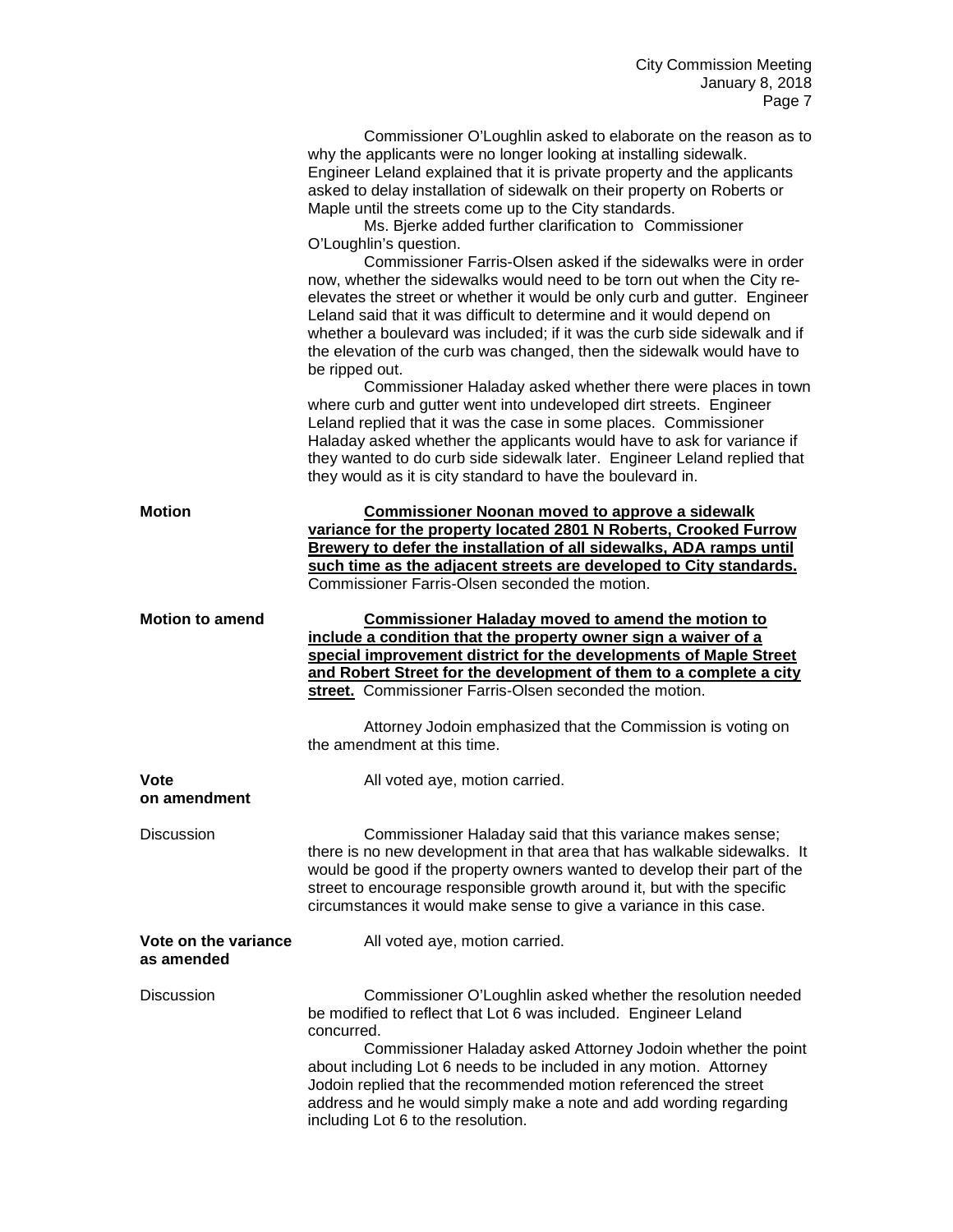| Public Comment on<br>Item B | Mayor Collins called for public comment.                                                                                                                                                                                                                                                                                                                                                                                                                                                                                                                                                                                                                                                                                                                                                                                                                                                                                                                                                                                                                                                                                                                                                                                                                                                                                                                                                                                                                                                                                                                                                                                                                                                                                                                                                                                                                                                                                                                                                                                                                                                                                                                                                                                                                                                                 |
|-----------------------------|----------------------------------------------------------------------------------------------------------------------------------------------------------------------------------------------------------------------------------------------------------------------------------------------------------------------------------------------------------------------------------------------------------------------------------------------------------------------------------------------------------------------------------------------------------------------------------------------------------------------------------------------------------------------------------------------------------------------------------------------------------------------------------------------------------------------------------------------------------------------------------------------------------------------------------------------------------------------------------------------------------------------------------------------------------------------------------------------------------------------------------------------------------------------------------------------------------------------------------------------------------------------------------------------------------------------------------------------------------------------------------------------------------------------------------------------------------------------------------------------------------------------------------------------------------------------------------------------------------------------------------------------------------------------------------------------------------------------------------------------------------------------------------------------------------------------------------------------------------------------------------------------------------------------------------------------------------------------------------------------------------------------------------------------------------------------------------------------------------------------------------------------------------------------------------------------------------------------------------------------------------------------------------------------------------|
|                             | Ms. Bjerke referred to the fourth whereas clause in the resolution<br>is asked to remove it as they have met the needs of the brewery<br>requirements and they have legitimate building permit.                                                                                                                                                                                                                                                                                                                                                                                                                                                                                                                                                                                                                                                                                                                                                                                                                                                                                                                                                                                                                                                                                                                                                                                                                                                                                                                                                                                                                                                                                                                                                                                                                                                                                                                                                                                                                                                                                                                                                                                                                                                                                                          |
| Discussion                  | Commissioner Haladay asked where that whereas clause came<br>from. Attorney Jodoin replied that it came out of the explanation of the<br>applicants.                                                                                                                                                                                                                                                                                                                                                                                                                                                                                                                                                                                                                                                                                                                                                                                                                                                                                                                                                                                                                                                                                                                                                                                                                                                                                                                                                                                                                                                                                                                                                                                                                                                                                                                                                                                                                                                                                                                                                                                                                                                                                                                                                     |
| <b>Motion</b>               | <b>Commissioner Haladay moved to approve a resolution</b><br>changing the parking on the north side of Maple Street adjacent to<br>2801 North Roberts Street from curbside (parallel) parking to angle<br>parking. Commissioner Noonan seconded the motion. All voted aye,<br>motion carried. Resolution 20426                                                                                                                                                                                                                                                                                                                                                                                                                                                                                                                                                                                                                                                                                                                                                                                                                                                                                                                                                                                                                                                                                                                                                                                                                                                                                                                                                                                                                                                                                                                                                                                                                                                                                                                                                                                                                                                                                                                                                                                           |
| <b>Public Hearings</b>      | <b>PUBLIC HEARINGS:</b><br>CONSIDER FINAL PASSAGE OF ORDINANCE 3236<br>А.<br>AMENDING SECTION 4-2-11 OF THE HELENA CITY<br>CODE TO INCREASE LIABILITY INSURANCE<br>REQUIREMENTS FOR THE ISSUANCE OF PERMITS TO<br>CONSUME ALCOHOL IN PUBLIC PLACES.                                                                                                                                                                                                                                                                                                                                                                                                                                                                                                                                                                                                                                                                                                                                                                                                                                                                                                                                                                                                                                                                                                                                                                                                                                                                                                                                                                                                                                                                                                                                                                                                                                                                                                                                                                                                                                                                                                                                                                                                                                                      |
| <b>Staff Report</b>         | Attorney Jodoin reported Section 4-2-11 of Helena City Code,<br>which was adopted in April of 1987, prohibits the consumption of<br>alcoholic beverages on public ways, streets, alleys, parks, and other<br>places owned by the city unless a permit to do so is obtained from the<br>city. The applicant for such a permit must provide the city with a liability<br>insurance policy in the amount of \$500,000 for injury to one person and<br>\$1 million for injury to two or more people. The insurance requirement<br>covers claims against the city that it was responsible for injury or damage<br>to a third party due to its permitting of an event where alcohol is<br>consumed in a public place.<br>Further, the current language requires the city be named on the<br>policy as "coinsureds." That term, as well as the coverage amounts, is<br>out of date. The typical current requirement under city contracts is to<br>require the contractor to provide commercial general liability insurance<br>that names the city as an additional insured. Further, state law limits<br>governmental liability for damages in tort to \$750,000 for each claim and<br>\$1.5 million for each occurrence. Thus, the city should require liability<br>insurance from contractors and permittees in sufficient amounts to cover<br>those limitations. Because general commercial liability insurance is<br>typically offered in \$1 million increments, City Attorney office has<br>required insurance in the amount of \$1 million for each claim and \$2<br>million aggregate.<br>The ordinance would also use a consistent term of "alcohol" to<br>cover beer, wine, spirits, or any other intoxicating beverage rather than<br>"liquor or beer."<br>Finally, the ordinance would require that requests for permits to<br>consume alcohol in public places be submitted to the city at least 30<br>days prior to the start of the event.<br>The commission approved first passage on December 18, 2017,<br>and set the public hearing for January 8, 2018.<br>Increased insurance requirements will provide sufficient<br>coverage for the city in its permitting of alcohol to be consumed in public<br>places. However, the cost to obtain such insurance may be higher to the<br>permittee. |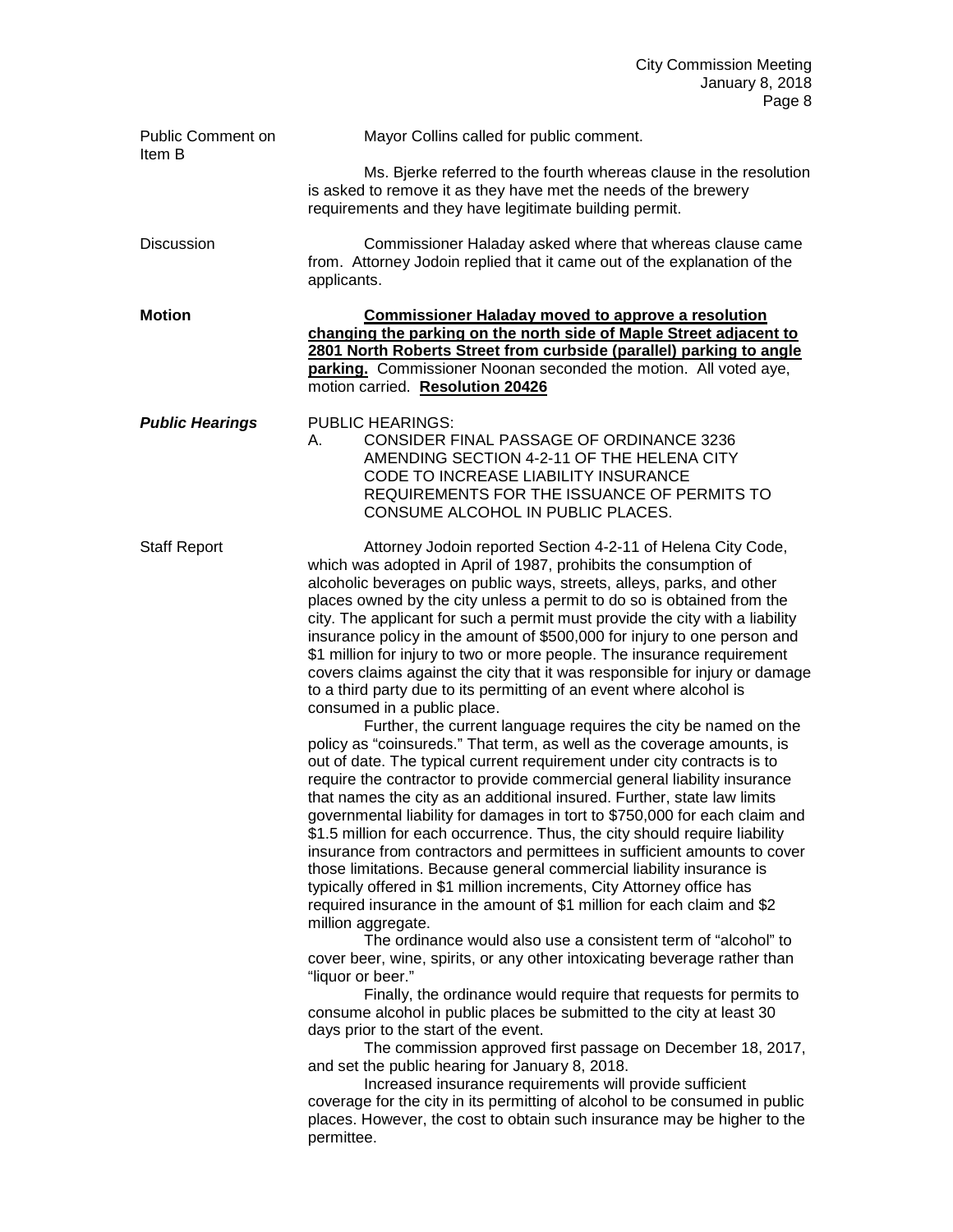|                         | Attorney Jodoin recommended approval of the final passage of<br>Ordinance 3236 amending Section 4-2-11 of the Helena City Code to<br>increase liability insurance requirements for the issuance of alcohol<br>permits to consume alcohol in public places.                                                                                                                                                                                                                                                                                                                                                                                                                                                                                                                                                                                                                                                                                                                                                                                                                                                                                                                                                                                                                                                                                                                                                                                                                                                                                                                                                                                                                                       |
|-------------------------|--------------------------------------------------------------------------------------------------------------------------------------------------------------------------------------------------------------------------------------------------------------------------------------------------------------------------------------------------------------------------------------------------------------------------------------------------------------------------------------------------------------------------------------------------------------------------------------------------------------------------------------------------------------------------------------------------------------------------------------------------------------------------------------------------------------------------------------------------------------------------------------------------------------------------------------------------------------------------------------------------------------------------------------------------------------------------------------------------------------------------------------------------------------------------------------------------------------------------------------------------------------------------------------------------------------------------------------------------------------------------------------------------------------------------------------------------------------------------------------------------------------------------------------------------------------------------------------------------------------------------------------------------------------------------------------------------|
| <b>Discussion</b>       | Commissioner O'Loughlin asked how far in advance an applicant<br>has to submit a request currently. Attorney Jodoin replied that currently,<br>there is no time requirement.                                                                                                                                                                                                                                                                                                                                                                                                                                                                                                                                                                                                                                                                                                                                                                                                                                                                                                                                                                                                                                                                                                                                                                                                                                                                                                                                                                                                                                                                                                                     |
| <b>Public Testimony</b> | Mayor Collins opened the public hearing and called for anyone<br>wishing to address the commission. There being no persons wishing to<br>address the commission, the public hearing was closed.                                                                                                                                                                                                                                                                                                                                                                                                                                                                                                                                                                                                                                                                                                                                                                                                                                                                                                                                                                                                                                                                                                                                                                                                                                                                                                                                                                                                                                                                                                  |
| <b>Motion</b>           | <b>Commissioner Noonan moved to approve final passage of</b><br>Ordinance 3236 amending Section 4-2-11 of the Helena City Code to<br>increase liability insurance requirements for the issuance of alcohol<br>permits to consume alcohol in public places. Commissioner Haladay<br>seconded the motion. All voted aye, motion carried. Ordinance 3236<br>В.<br>CONSIDER FINAL PASSAGE OF ORDINANCE 3237<br>AMENDING TITLE 8 OF THE HELENA CITY CODE BY<br>REPEALING CHAPTERS 1, 3, 5, 7 THROUGH 10, 16, 17, AND<br>19 TO ELIMINATE OFFENSES THAT ARE REDUNDANT WITH<br>OFFENSES CONTAINED IN TITLE 61 OF THE MONTANA<br>CODE ANNOTATED.                                                                                                                                                                                                                                                                                                                                                                                                                                                                                                                                                                                                                                                                                                                                                                                                                                                                                                                                                                                                                                                          |
| <b>Staff Report</b>     | Attorney Jodoin reported Title 61 of the Montana Code<br>Annotated (MCA) contains all state laws relating to operation of motor<br>vehicles, including registration, licensing, and insurance requirements, as<br>well as traffic regulations, accident reporting, vehicle equipment<br>regulations, minors, arrest, white canes, and funeral processions.<br>Title 8, "Traffic Regulations," of Helena City Code contains the<br>same provisions as Title 61, MCA. Specifically:<br>Chapter 1: Traffic Code, corresponds to Chapter 8 of Title 61,<br>MCA.<br>Chapter 3: Certificates of Ownership, Registration and Taxation<br>of Motor Vehicles, corresponds to Chapter 3 of Title 61, MCA.<br>Chapter 5: Drivers' Licenses, corresponds to Chapter 5 of Title<br>61, MCA.<br>Chapter 7: Accidents and Accident Reporting, corresponds to<br>Chapter 7 of Title 61, MCA.<br>Chapter 8: Traffic Regulations, corresponds to Chapter 8 of Title<br>61, MCA.<br>Chapter 9: Vehicle Equipment, corresponds to Chapter 9 of Title<br>61, MCA.<br>Chapter 10: Minors, corresponds to Chapter 5 of Title 61, MCA.<br>Chapter 16: Arrests, corresponds to Title 46, MCA.<br>Chapter 17: White Canes for Blind Persons, corresponds to<br>Chapter 8 of Title 61, MCA.<br>Chapter 19: Funeral Processions, corresponds to Chapter 8 of<br>Title 61, MCA.<br>HB133 (Chapter 321, Laws 2017) revised the sentencing for<br>some of the offenses contained in Title 61, MCA. Helena City Code is<br>now inconsistent with state law with respect to these duplicated offenses.<br>The Helena Police Department has not cited a municipal code<br>violation where a state law applies since at least 1982. |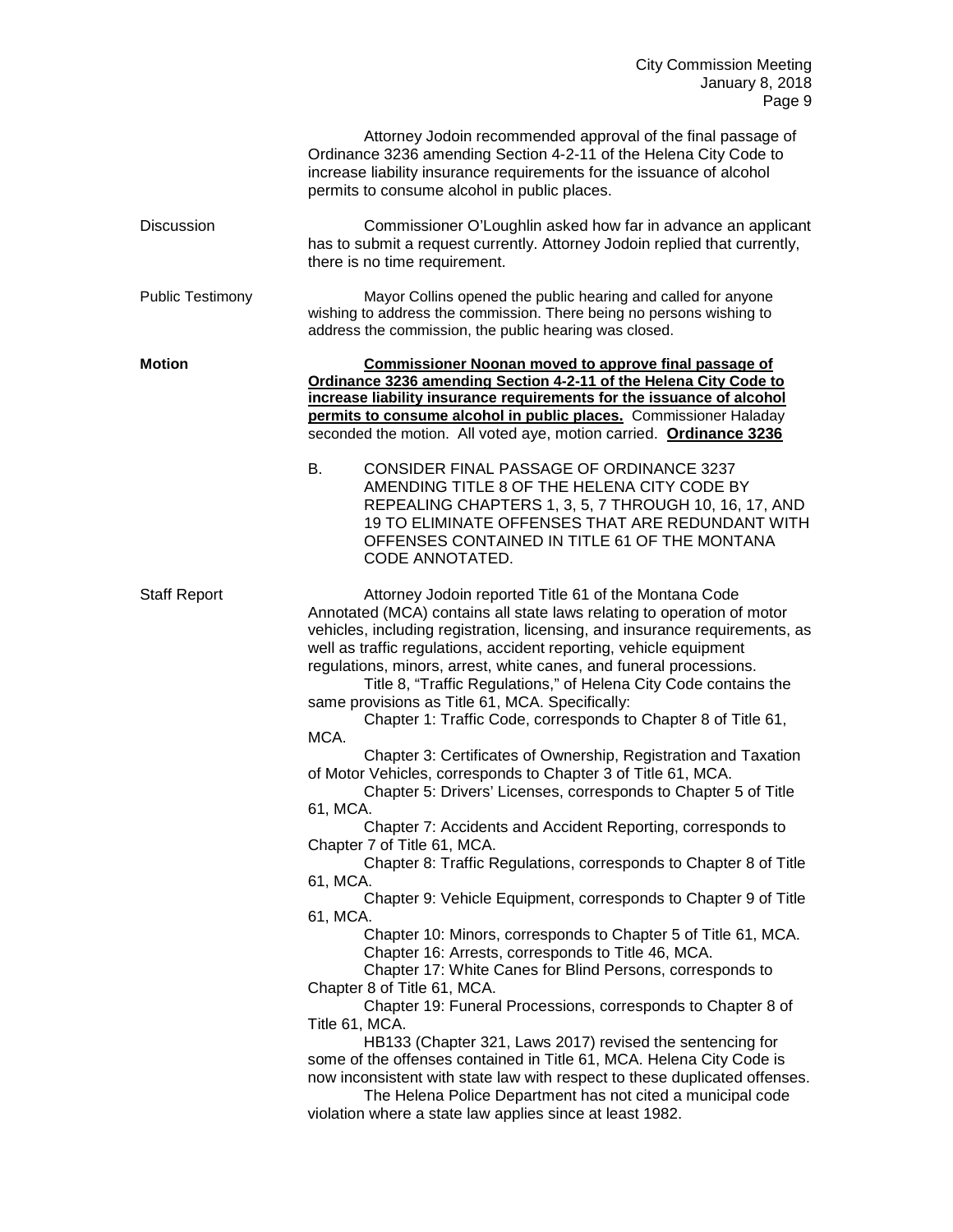The commission approved first passage on December 18, 2017, and set the public hearing for January 8, 2018.

Redundant and unnecessary City Code provisions will be eliminated, resulting in small cost savings in printing of the Helena City Code, and the Helena City Code will no longer be inconsistent with state law.

Attorney Jodoin recommended approval of the final passage of Ordinance 3237 amending Title 8 of the Helena City Code to eliminate offenses that are redundant with offenses listed in Title 61 of the Montana Code Annotated.

C. CONSIDER FINAL PASSAGE OF ORDINANCE 3238 AMENDING CHAPTER 1 OF TITLE 5 OF THE HELENA CITY CODE TO ELIMINATE OFFENSES THAT ARE REDUNDANT WITH OFFENSES CONTAINED IN TITLE 45 OF THE MONTANA CODE ANNOTATED.

Staff Report Attorney Jodoin reported Title 45 of Montana Code Annotated (MCA) contains most of the state laws relating to criminal offenses. Title 5, Chapter 1, "General Offenses" of the Helena City Code provides for many offenses which are already prohibited by Title 45 of the MCA. HB133 (Chapter 321, Laws 2017) revised the sentencing for many of the offenses contained with Titles 45 and 61 of the MCA. Helena City Code is now inconsistent with state law with respect to these duplicated offenses. The Helena Police Department has not cited a municipal code violation where a state law applies since at least 1982. The only offenses which are unique to the Helena City Code are those relating to possession of intoxicating beverages, firearms in certain locations, smoking in certain locations, and the sale and lighting of fireworks. The commission approved first passage on December 18, 2017, and set the public hearing for January 8, 2018. Redundant and unnecessary city code provisions will be eliminated, resulting in small cost savings in printing the Helena City Code, and the Helena City Code will no longer be inconsistent with state law. Attorney Jodoin recommended approval of the final passage of Ordinance 3238 amending Chapter 1 of Title 5 of the Helena City Code to eliminate offenses that are redundant with offenses listed in Title 45 of the Montana Code Annotated. Public Testimony **Mayor Collins opened the public hearing and called for anyone**<br>On Items B and C wishing to address the commission There being no persons wishing to wishing to address the commission. There being no persons wishing to address the commission, the public hearing was closed. **Motion Commissioner Farris-Olsen moved to approve final passage of Ordinance 3237 amending Title 8 of the Helena City Code to eliminate offenses that are redundant with offenses listed in Title 61 of the Montana Code Annotated.** Commissioner Haladay seconded the motion. All voted aye, motion carried. **Ordinance 3237 Motion Commissioner Haladay moved to approve final passage of Ordinance 3238 amending Chapter 1 of Title 5 of the Helena City Code to eliminate offenses that are redundant with offenses listed in Title 45** 

**of the Montana Code Annotated.** Commissioner Noonan seconded the

motion. All voted aye, motion carried. **Ordinance 3238**